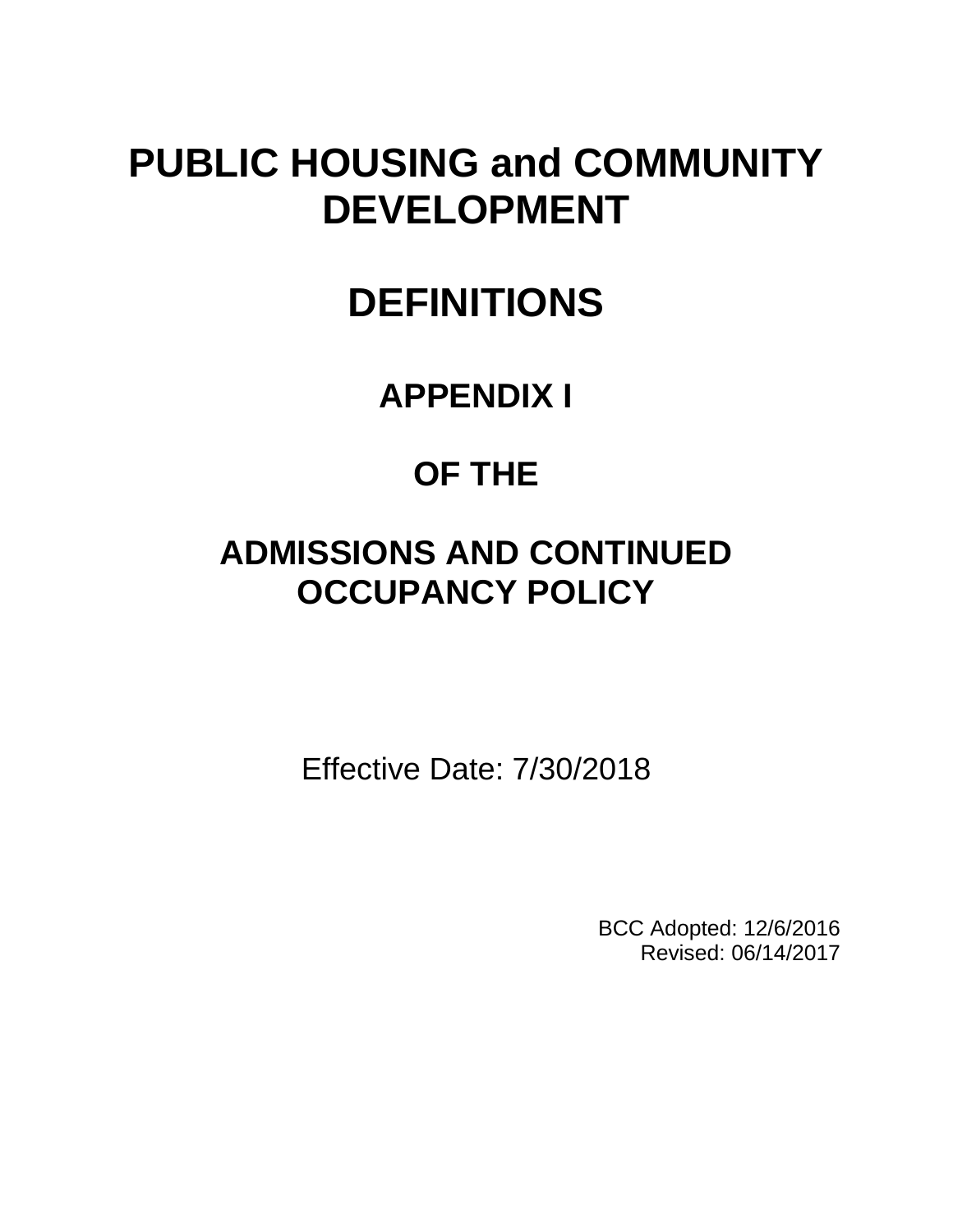## **APPENDIX I**

## **Definitions**

## **Admission Preference**

Any preference, to the extent authorized by law, the Agency may establish for use in selecting among applicants that respond to local housing needs and priorities.

## **Actual and Imminent Threat (24 CFR §5.2003)**

A physical danger that is real, would occur within an immediate time frame, and could result in death or serious bodily harm. In determining whether an individual would pose an actual and imminent threat, the factors to be considered include: The duration of the risk, the nature and severity of the potential harm, the likelihood that the potential harm will occur, and the length of time before the potential harm would occur.

## **Adult**

A person who is 18 years of age or older, or who has been convicted of a crime as an adult under any Federal, State or tribal law.

## **Affiliated Individual (24 CFR §5.2003)**

With respect to an individual, means a spouse, parent, brother, sister, or child of that individual, or a person to whom that individual stands in the place of a parent or guardian (for example, the affiliated individual is a person in the care, custody, or control of that individual); or any individual, tenant, or lawful occupant living in the household of that individual.

## **Applicant**

A person or family that has applied for housing assistance.

## **Arrested**

Taking or seizing a person by legal authority, such as the police, in response to a criminal charge.

## **Bifurcate (24 CFR §5.2003)**

To divide a lease as a matter of law, subject to permissibility of such process under the requirements of the applicable HUD-covered program and State or local law, such that certain tenants or lawful occupants can be evicted or removed and the remaining tenants or lawful occupants can continue to reside in the unit under the same lease requirements or as may be revised depending upon the eligibility for continued occupancy of the remaining tenants and lawful occupants.

## **Child/Minor**

A member of the family (other than the family head or spouse) who is under 18 years of age.

## **Complainant** (HUD Federal Register Vol. 81 #25 and 24 CFR §966.53)

Any resident whose grievance is presented to PHCD or at the development management office.

## **Continuity of Assistance**

A family is considered continuously assisted if it has been receiving housing assistance under any program of the U.S. Housing Act of 1937 without experiencing an extended interruption during the occupancy of the assisted unit. An interruption of four (4) months between the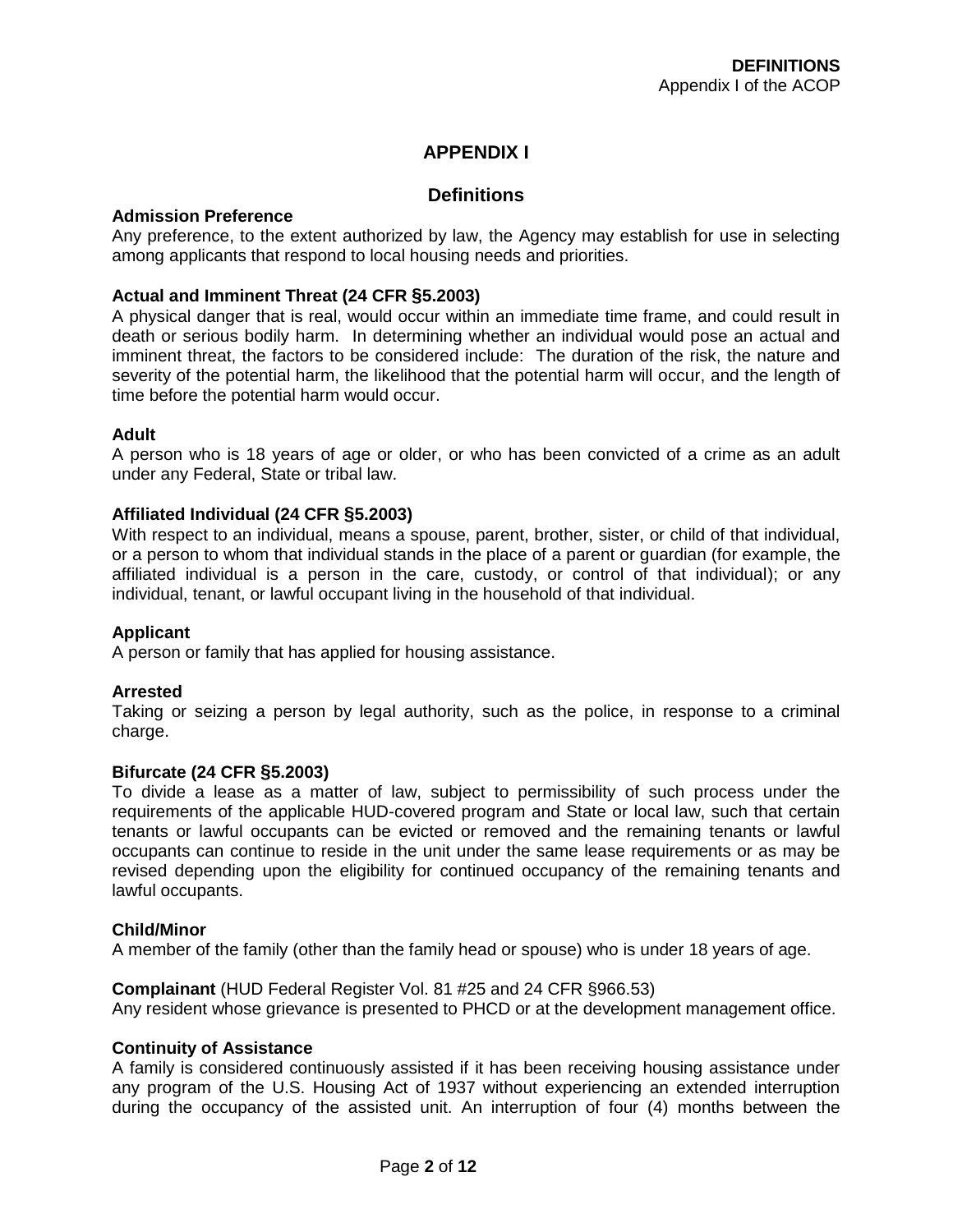assisted occupancy of one unit and the assisted occupancy of another unit is considered discontinued assistance.

## **Conviction**

A formal declaration that a person has been found guilty of a criminal offense by a verdict of a jury or a judge in a court of law.

## **Covered Housing Program (24 CFR §5.2003)**

The following HUD programs must afford VAWA Projections:

- Section 202 Supportive Housing for the Elderly
- Section 811 Supportive Housing for Persons with Disabilities
- Housing Opportunities for Persons With AIDS (HOPWA)
- HOME Investment Partnerships (HOME)
- Homeless programs under title IV of the McKinney-Vento Homeless Assistance Act (including the Emergency Solutions Grants, the Continuum of Care, and the Rural Housing Stability Assistance
- Multifamily rental housing under section 221(d)(3) of the National Housing Act with a below-market interest rate (BMIR) pursuant to section 221(d)(5)
- Multifamily rental housing under section 236 of the National Housing Act
- Public Housing
- Section 8 Housing Choice Voucher
- Section 8 Project-Based Vouchers
- Section 8 Moderate Rehabilitation Single Room Occupancy
- The Housing Trust Fund

#### **Covered Housing Provider (24 CFR §5.2003)**

The individual or entity under a covered housing program that has responsibility for the administration and/or oversight of VAWA protections and includes public housing agencies, sponsors, owners, mortgagors, managers, State and local governments or agencies thereof, nonprofit or for-profit organizations or entities.

## **Criminal Records**

All criminal arrest records, including but not limited to sex offender registration records for all family members 18 years and over. PHCD will conduct such checks on household members who are younger than 18 years only if they are being tried as adults for certain criminal offenses. The term "criminal records" does not include records unavailable to PHCD by operation of law, including sealed or expunged records, juvenile records, exempt records under Florida's Public Records Act, or other records unavailable to PHCD under state and federal laws.

#### **Dating Violence (24 CFR §5.2003 and the Florida Statutes)**

The federal regulations defines "dating violence" as violence committed by a person who is or has been in a social relationship of a romantic or intimate nature with the victim; and where the existence of such a relationship shall be determined based on a consideration of the following factors:

- $\bullet$  the length of the relationship;
- the type of relationship; and
- the frequency of interaction between persons involved in the relationship.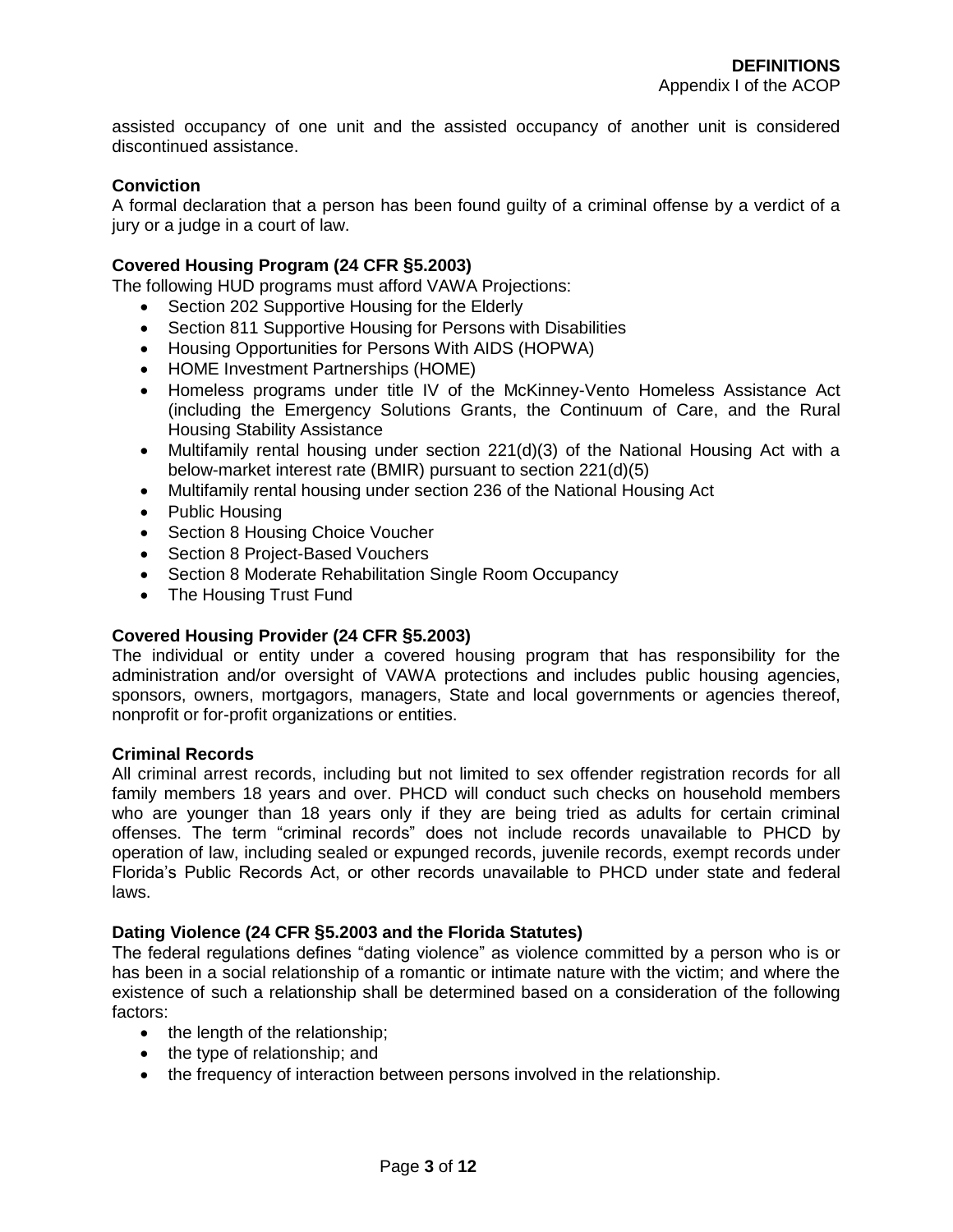The Florida Statutes defines "dating violence" as violence between individuals who have or have had a continuing and significant relationship of a romantic or intimate nature. The existence of such a relationship shall be determined based on the consideration of the following factors:

- $\bullet$  A dating relationship must have existed within the past six (6) months;
- The nature of the relationship must have been characterized by the expectation of affection or sexual involvement between the parties; and
- The frequency and type of interaction between the persons involved in the relationship must have included that the persons have been involved over time and on a continuous basis during the course of the relationship.

The term does not include violence in a casual acquaintanceship or violence between individuals who only have engaged in ordinary fraternization in a business or social context.

## **Deconcentration of Income**

The admission of higher income families (50-80%) of area median income to developments where extremely low income families predominate and vice versa.

#### **Dependent**

A member of the family (excluding foster children, foster adults, or live-in aides) other than the family head or spouse, who is under 18 years of age, or is a person with disabilities, or is a Fulltime Student.

#### **Disability Assistance Expenses**

Reasonable expenses that are anticipated, during the period for which Annual Income is computed, for attendant care and auxiliary apparatus for a Disabled Family member and that are necessary to enable the disabled member to be employed, provided that the expenses are neither paid to a member of the family nor reimbursed by an outside source.

## **Disabled Family (HUD Equal Access Rule, PIH Notice 2014-20, and 24 CFR §5.403)**

A family whose head, co-head, spouse, or sole member is a person with disabilities; or two (2) or more persons with disabilities living together; or one (1) or more persons with disabilities living with one or more live-in aides.

#### **Discriminatory Effect**

A practice has a discriminatory effect where it actually or predictably results in a disparate impact on a group of persons or creates, increases, reinforces, or perpetuates segregated housing patterns because of race, national or ethnic origin, color, sex, religion, age, disability, familial status, marital status, status as a victim of domestic violence, dating violence, sexual assault or stalking, ancestry, actual or perceived sexual orientation, gender identity or gender expression, pregnancy or source of income.

## **Displaced Family (24 CFR §5.403)**

A family in which each member, or whose sole member, is a person displaced by governmental action, or a person whose dwelling has been extensively damaged or destroyed as a result of a disaster declared or otherwise formally recognized pursuant to Federal disaster relief laws. PHCD also considers in this definition displacements due to domestic violence.

## **Displacement Due to Governmental Action**

Activity carried on by an agency of the United States or by any State or local governmental body or in connection with code enforcement or a public improvement or development program.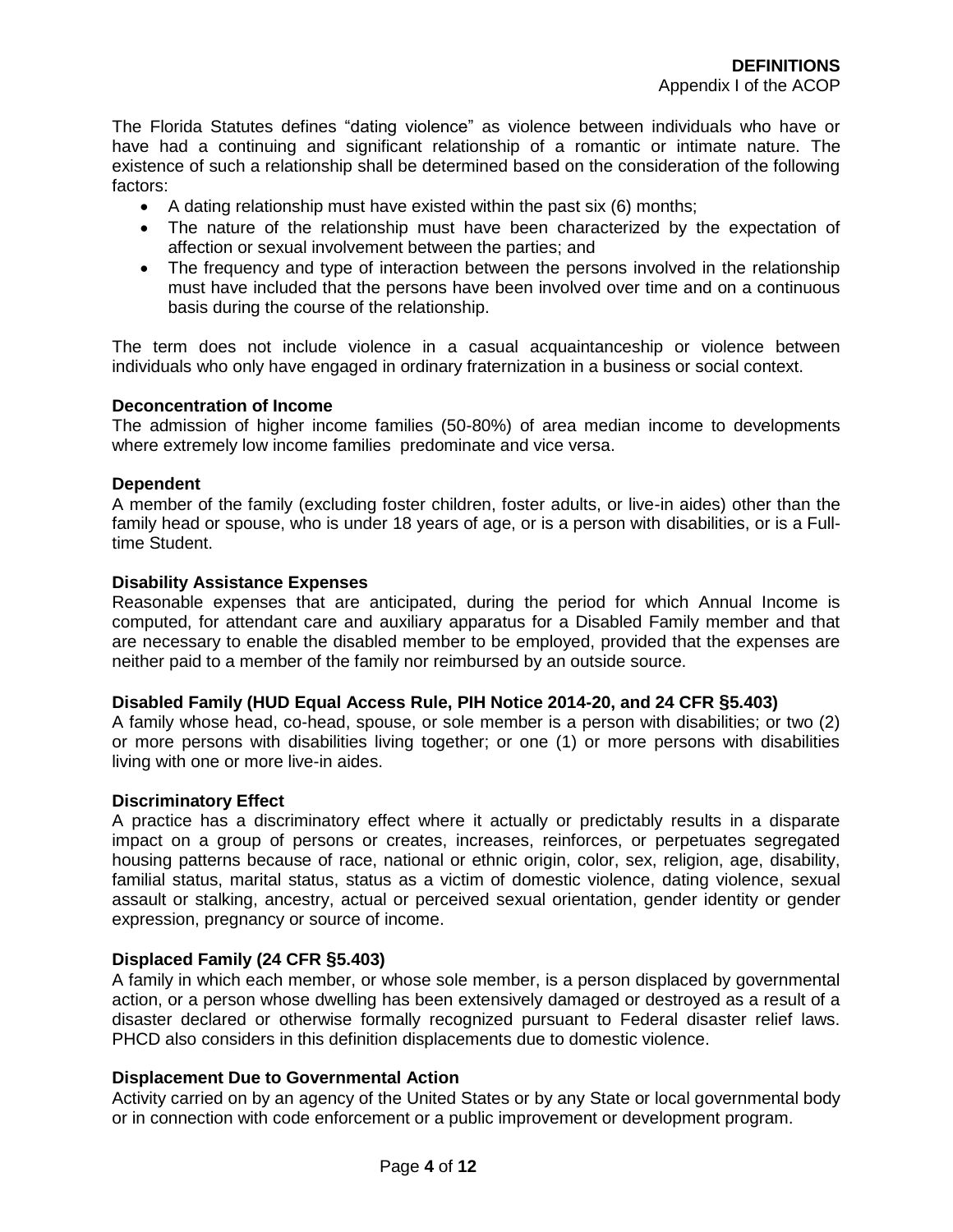## **Domestic Violence (24 CFR §5.2003 and the Florida Statutes)**

The federal regulations defines "domestic violence" to include felony or misdemeanor crimes of violence committed by a current or former spouse or intimate partner of the victim, by a person with whom the victim share a child in common, by a person who is cohabitating with or has cohabited with the victim as a spouse or intimate partner, by a person similarly situated to a spouse of the victim under the domestic or family violence laws of the jurisdiction receiving grant monies, or by any other person against an adult or youth victim who is protected from that person's acts under the domestic or family violence laws of the jurisdiction. The term "spouse or intimate partner of the victim" includes a person who is or has been in a social relationship of a romantic or intimate nature with the victim, as determined by the length of the relationship, the type of the relationship, and the frequency of interaction between the persons involved in the relationship.

The Florida Statute defines "domestic violence" as "actual or threatened physical violence directed against one or more members of the applicant's family by a spouse or other members of the applicant's household." The Florida law further defines "domestic violence" as any assault, aggravated assault, battery, aggravated battery, sexual assault, sexual battery, stalking, aggravated stalking, kidnapping, false imprisonment, or any criminal offense resulting in physical injury or death of one family or household member by another who is or was residing in the same single dwelling unit.

Additionally, domestic violence includes violence against a domestic partner.

## **Drug-related Criminal Activity**

Illegal manufacture, sale, distribution, or use of a drug, or the possession of a drug, with the intent to manufacture, sell, distribute or use the drug.

#### **Due Process**

Shall mean an eviction action or a termination of tenancy in a State or local court in which the following procedural safeguard are present by state:

- Adequate notice to the tenant of the grounds for terminating the tenancy and for eviction;
- Opportunity for the resident to examine all relevant documents, records, and regulations of PHCD prior to the trial or grievance hearing for the purpose of preparing a defense;
- Right of the tenant to be represented by counsel;
- Opportunity for the tenant to refute the evidence presented by PHCD including the right to confront and cross-examine witnesses or equitable defense which the tenant may have;
- Opportunity to have their case heard before an impartial Hearing Officer or Hearing Panel; and
- The right to a written determination based on evidence presented at grievance hearing.

## **Earnings and Benefits**

Means the incremental earnings and benefits resulting from a qualifying employment training program or subsequent job.

## **Elderly Family (HUD Equal Access Rule, PIH Notice 2014-20, and 24 CFR §5.403)**

A Family whose head, co-head, spouse, or sole member is a person who is at least 62 years of age; or two or more persons who are at least 62 years of age living together; or one or more persons who are at least 62 years of age living with one (1) or more live-in aides.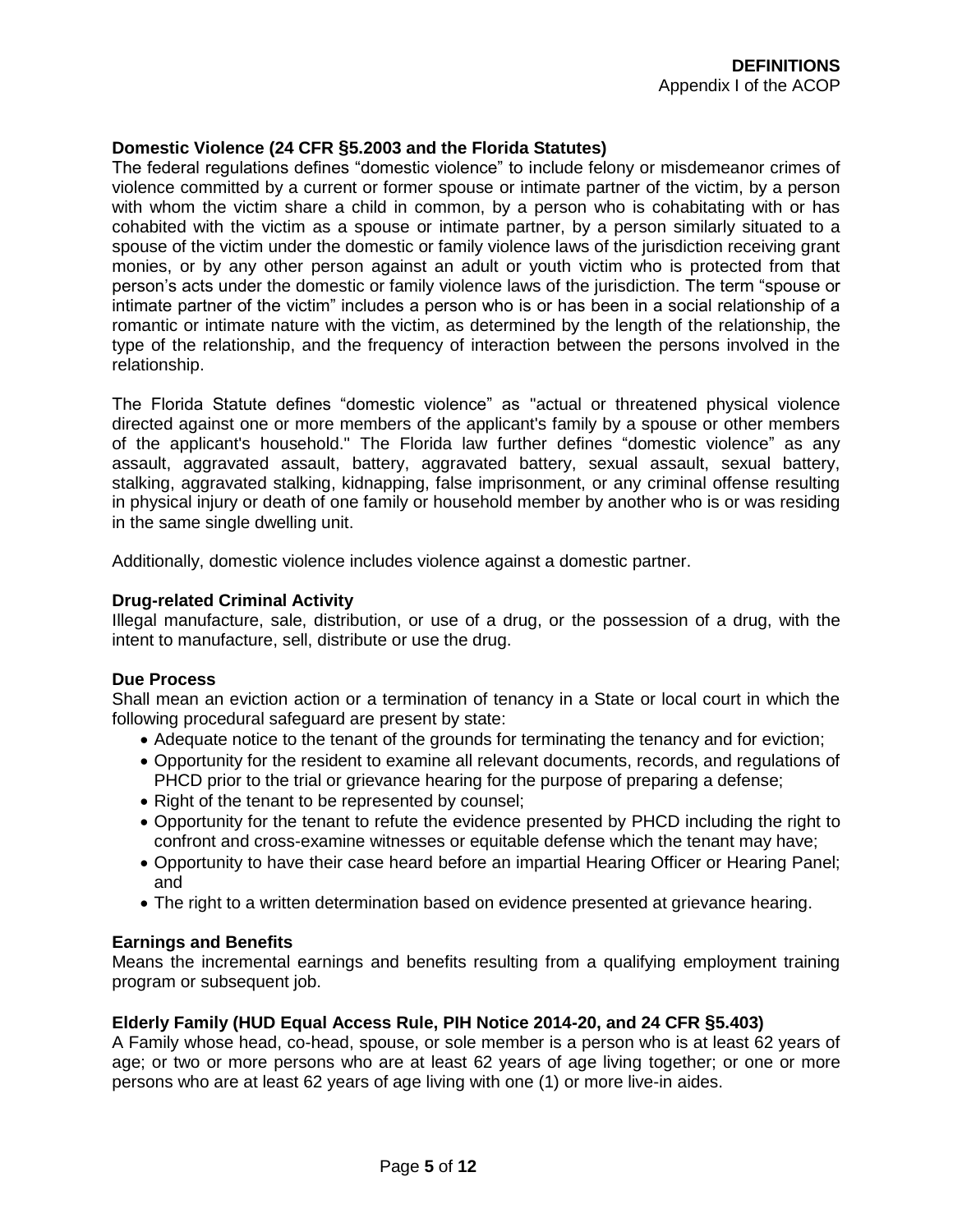## **Elderly Person**

A person 62 years of age or older.

## **Eligibility Income**

This is Annual Income amount which is compared to USHUD approved Income Limits to determine if an applicant family is eligible for admission to the housing program.

## **Extremely Low Income**

## **(HUD Federal Register Vol. 79 #122 dated 6-25-14 and Vol. 81 #45 dated 3-8-16)**

A very low-income family whose annual income does not exceed the higher of:

- The poverty guidelines established by the U.S. Department of Health and Human Services applicable to the family of the size involved; or
- Thirty (30) percent of the median income for the area, as determined by HUD, with adjustments for smaller and larger families, except that HUD may establish income ceilings higher or lower than 30 percent of the area median income for the area if HUD finds that such variations are necessary because of unusually high or low family incomes.

## **Ethnicity Categories**

There are two ethnicity categories:

- a) Hispanic or Latino. A person of Cuban, Mexican, Puerto Rican, South or Central American, or other Spanish culture or origin, regardless of race. The term "Spanish origin" can be used in addition to "Hispanic" or "Latino."
- b) Not Hispanic or Latino. A person not of Cuban, Mexican, Puerto Rican, South or Central American, or other Spanish culture or origin, regardless of race.

## **Family (HUD Equal Access Rule, PIH Notice 2014-20, and 24 CFR §5.403 and Miami-Dade County Polices)**

Family includes, but is not limited to, the following, regardless of actual or perceived sexual orientation, gender identity or gender expression, or marital status:

- a) A single person who may be an elderly or displaced person, or a person with disabilities, near-elderly person, or any other single person; or
- b) A group of persons residing together, and such group includes, but is not limited:
	- A family with or without children (a child who is temporarily away from the home due to placement in foster care is considered a member of the family);
	- An elderly family;
	- A near-elderly family;
	- A disabled family;
	- A displaced family; and
	- The remaining member of a tenant family.

## **Family Income**

Family Income means the Annual Income derived from all sources of the family members expected to reside in the dwelling unit and upon which rent is to be based.

#### **Full-Time Student**

A person registered for and carrying a subject load that is considered full-time for day students under the standards and practices of the educational institution attended. An educational institution includes a vocational school with a diploma or certificate program, as well as an institution offering a college degree.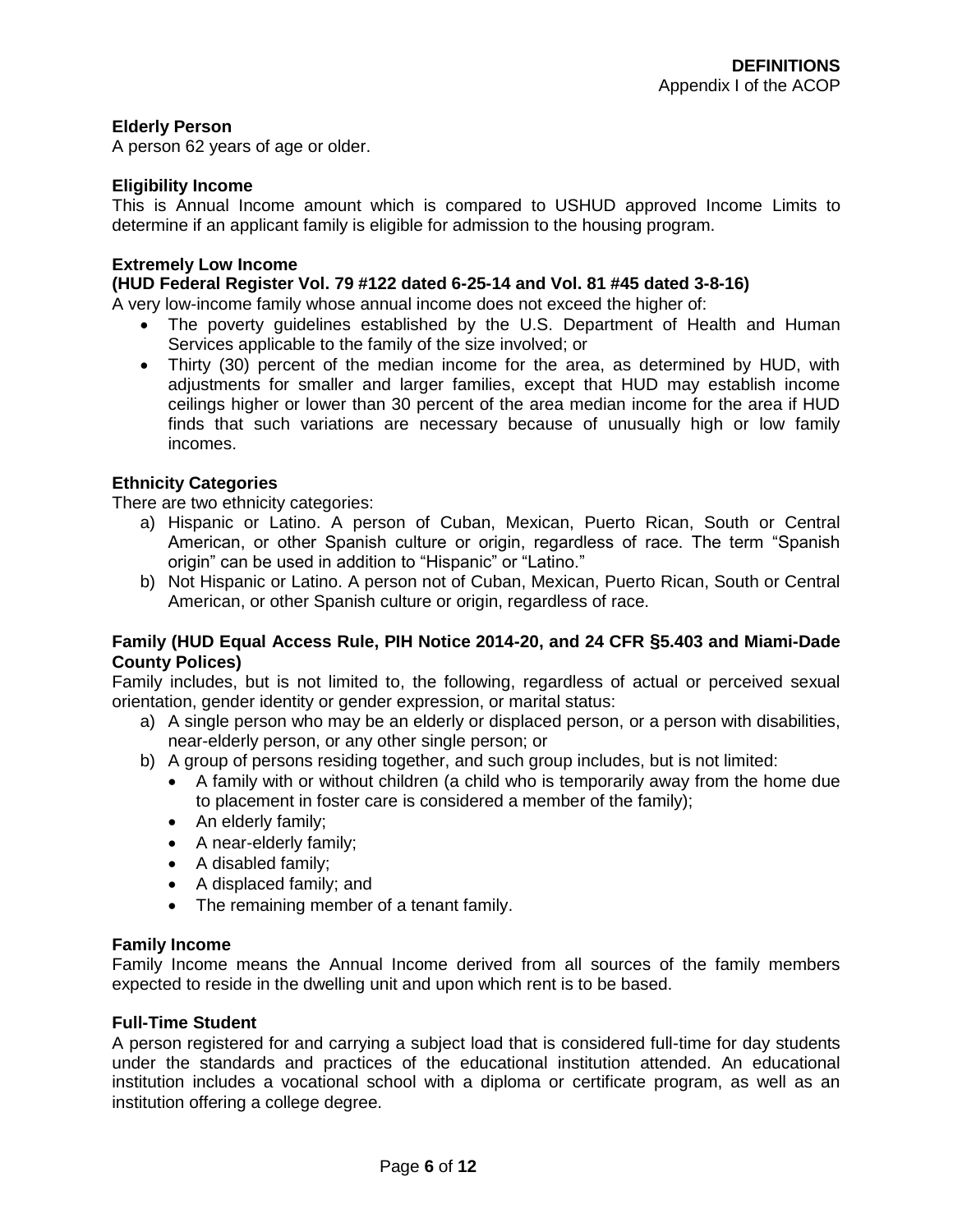## **Fraud**

Deceit or trickery deliberately practiced to gain some advantage dishonestly. Fraud is an intentional deception and is not committed accidentally.

## **Gender Expression**

All of the external characteristics and behaviors that are socially defined as either masculine or feminine, such as dress, grooming, mannerisms, speech patterns and social interactions. Social or cultural norms can vary widely and some characteristics that may be accepted as masculine, feminine or neutral in one culture may not be assessed similarly in another.

## **Gender Identity (HUD Equal Access Rule, PIH Notice 2014-20, and 24 CFR §5.100)**

Gender identity means actual or perceived gender-related characteristics.

## **Good Cause**

With respect to refusal of a unit housing offer, "good cause" shall mean that an applicant or resident who are offered a unit can demonstrate through objective evidence that a move into the unit offered would result in a hardship related to the ability of the applicant or resident to conveniently use the facility. Examples of good cause are included in Chapter III of this policy).

With respect to not attending a scheduled appointment or not providing required documentation, "good cause" shall mean that an applicant or resident can demonstrate through objective evidence that circumstances beyond the applicant/resident's control resulted in non-compliance. Examples may include illness, hospitalization, or emergency incidents.

## **Grievance or Complaint**

Shall mean any dispute which a resident may have with respect to a PHCD action or failure to act in keeping with the provisions of the Public Housing Dwelling Lease or other PHCD regulations. Such action or failure to act must adversely affect the rights, duties, welfare, or status of the resident bringing such dispute.

#### **Head of Household**

The family member who is 18 years or older and held responsible and accountable for the family, normally considered to be the official tenant of record or the lessee.

#### **Hearing**

A proceeding at which a resident's grievance relating to PHCD's adverse action or decision, is heard in order to insure that the complainant's rights were not violated.

#### **Homeless Family**

Category 1: An individual or family who *lacks a fixed, regular, and adequate night time residence*, meaning:

- a) An individual or family with a primary night-time residence that is a public or private place not designed for or ordinarily used as a regular sleeping accommodation for human beings, including a car, park, abandoned building, bus or train station, airport, or camping ground;
- b) An individual or family living in a supervised publicly or privately operated shelter designated to provide temporary living arrangements (including congregate shelters, transitional housing, and hotels and motels paid for by charitable organizations or by federal, state, or local government programs for low-income individuals); *or*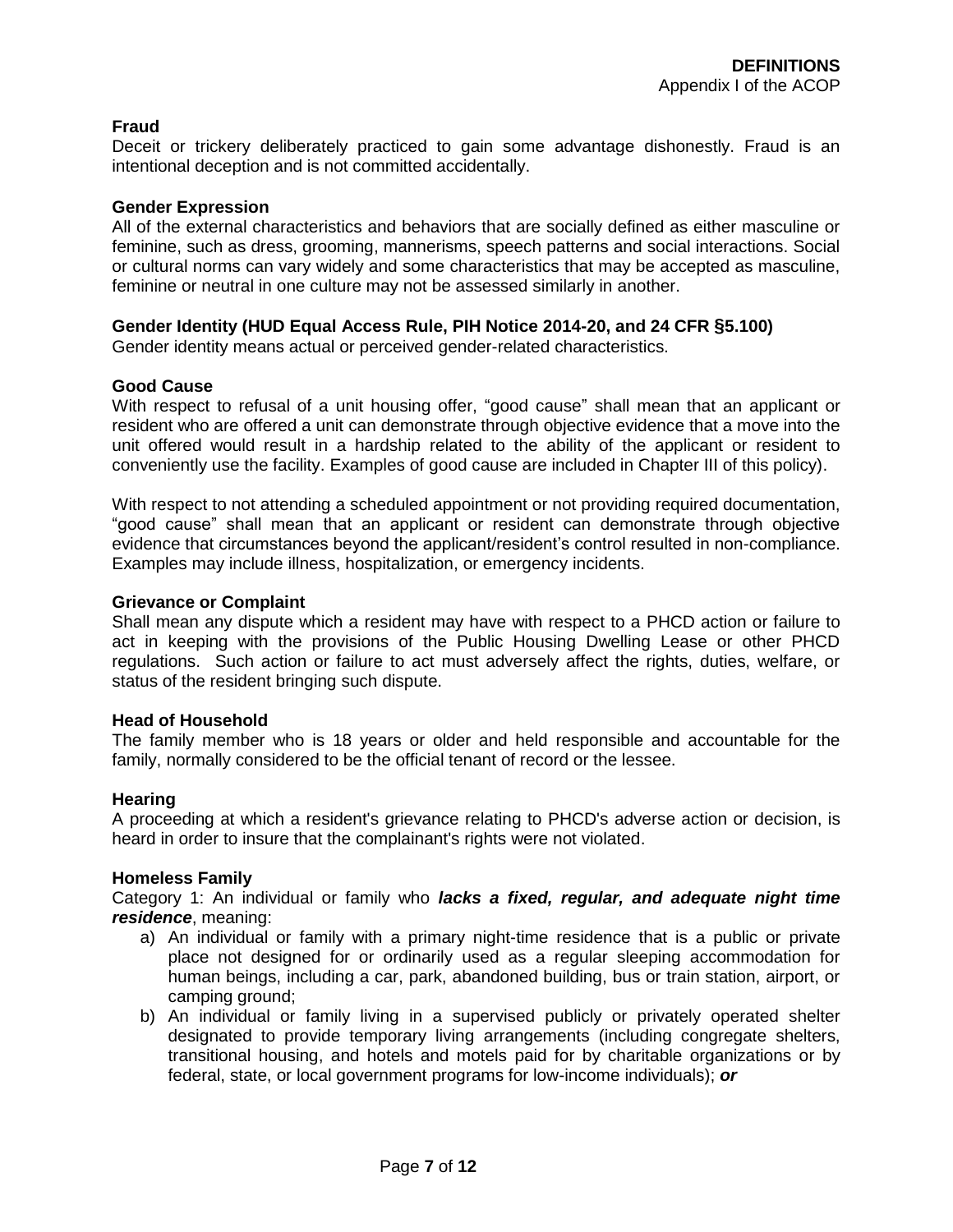- c) An individual who is exiting an institution where they resided for 90 days or less and who resided in an emergency shelter or place not meant for human habitation immediately before entering that institution;
- d) An individual or family transitioning out of permanent supportive housing.

## **Homeownership Opportunities**

After October 28, 1998, any homeownership opportunities shall mean any homeownership units developed, purchased, or redeveloped by Miami-Dade County solely or as a joint venture with any other entity.

## **Income Eligibility for Admission**

At least 40% of families admitted to the Public Housing program in each fiscal year must have incomes that do not exceed extremely low income levels. In each fiscal year, PHCD may reduce the targeted public housing admissions to the extent that PHCD provides tenant-based Section 8 assistance above the targeted 75% to families that do not exceed extremely low income levels. The public housing target, however, may not be reduced below 30% of admissions.

#### **Income Limits**

Income limits are those published by USHUD for admission of Low-Income and Very-Low-Income families to federally subsidized housing developments.

## **Interim Adjustments or Re-determination of Rents**

Changes in rent between admission and subsequent annual re-examinations due to a change in family composition or income.

#### **Live-in Aide**

A person 18 years of age or older who resides with one (1) or more elderly persons, or nearelderly persons, or persons with disabilities who:

- Is determined to be essential to the care and well-being of the persons;
- Is not obligated for the support of the persons; and
- Would not be living in the unit except to provide the necessary supportive services.
- The live-in aide's income is not counted when determining family income.

#### **Low Income Family**

A family whose Annual Income does not exceed eighty percent (80%) of the median family income for the area, as determined by USHUD, with adjustments for smaller and larger families.

#### **Medical Expenses**

Those medical expenses, including medical insurance premiums that are anticipated during the period for which annual income is computed, and that are not reimbursed by insurance or other sources.

## **Minimum Rent**

Statutory requirement that each family assisted under Public Housing programs pay a monthly minimum rent or Total Tenant Payment (TTP) of \$50.00, subject to hardship exemption waiver, if applicable.

#### **Monthly Income**

One-twelfth of Annual Income.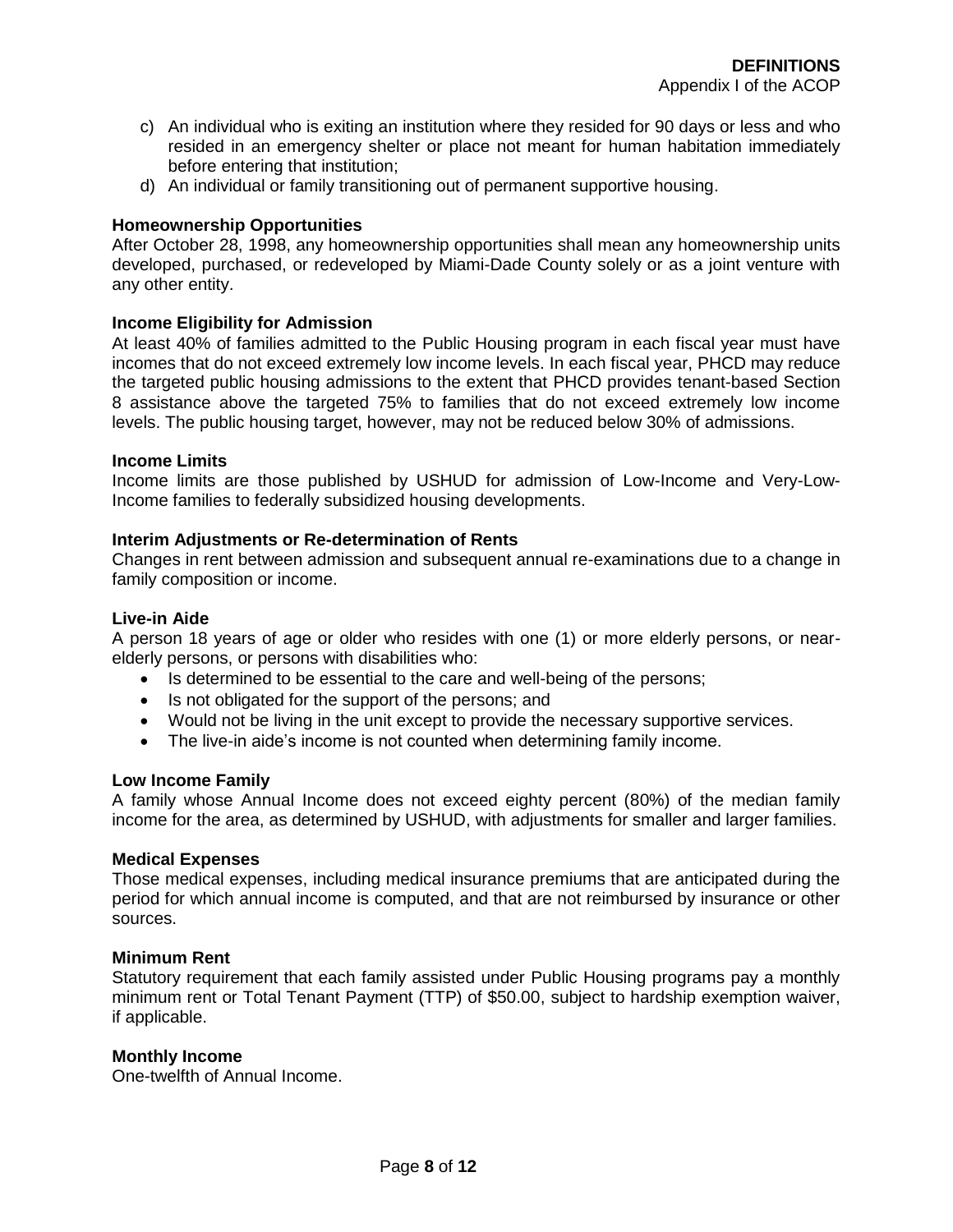## **Monthly Adjusted Income**

One-twelfth of Adjusted Annual Income.

## **Near-Elderly Family (HUD Equal Access Rule, PIH Notice 2014-20, and 24 CFR §5.403)**

A family whose head of household, co-head, spouse, or sole member is a person who is at least 50 years of age but below the age of 62; or two (2) or more persons, who are at least 50 years of age but below the age of 62, living together; or one or more persons who are at least 50 years of age but below the age of 62, living with one or more live-in aides.

## **Net Family Assets**

Net cash value after deducting reasonable costs that would be incurred in disposing of real property, savings, stocks, bonds, and other forms of capital investment, excluding interests in Indian trust land and excluding equity accounts in USHUD homeownership programs. The value of any business or family assets disposed of by an applicant or tenant for less than fair market value during the two years preceding the date of application for the program or reexamination shall be included in the determination of Net Family Assets.

## **New Affordable Desegregative Rental Housing**

After October 28, 1998, any affordable desegregative rental housing developments developed, purchased or redeveloped by Miami-Dade County solely or as a joint venture with any other entity. This includes the redevelopment of public housing.

#### **Non-Elderly Family**

Two (2) or more persons who are not elderly but live together and are related by blood, or marriage, or operation of law, or give evidence of a stable relationship which has lasted over a period of at least one year. All Family Income and resources are available to meet the family's needs.

## **Non-Violent Criminal Activity**

Any criminal activity that is not a Violent Criminal Activity or a Drug-related Criminal Activity, as defined herewith, but that is such that it may threaten the health, safety or right to peaceful enjoyment of the premises by other residents. Non-violent criminal activities include but are not limited to fraud, bribery, vandalism, burglary, larceny, robbery, etc.

## **Offer**

The term 'offer' is used in the context of project-based assistance and means an offer of a unit that is vacant, appropriate for the household in size and type, and meets applicable housing quality standards.

## **Participating Privately Owned Assisted Housing**

Housing receiving federal assistance under one of the following statutory provisions for which the owner has agreed, upon invitation from USHUD, to participate in the activities of the Housing Center:

- Section 221(d)(3) of the National Housing Act;
- Section 101 of the Housing and Urban Development Act of 1965;
- Section 236 of the National Housing Act;
- Section 202 of the National Housing Act:
- Section 811 of the Cranston-Gonzalez National Affordable Housing Act; or
- Section 8 of the United States Housing Act.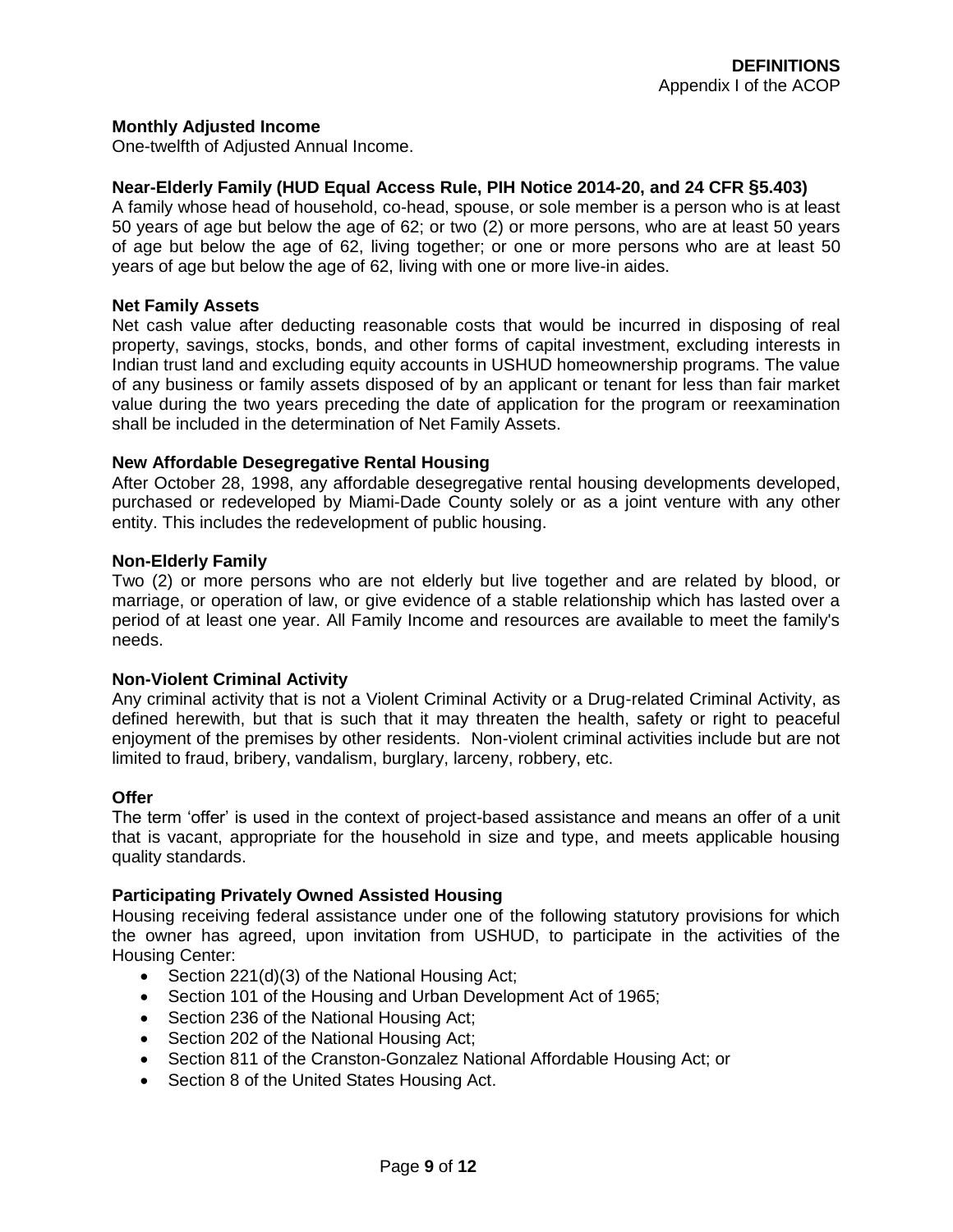## **Person with Disabilities**

Under federal discrimination law, an individual is disabled if they have a physical or mental impairment that substantially limits one or more major life activities; has a record of such impairment; or is regarded as having such impairment. This definition does not include any individual who is a drug addict and is currently using illegal drugs, or an alcoholic, who poses a direct threat to the health, safety and right to peaceful enjoyment of the premises by other residents.

## **Racial Categories**

There are five racial categories:

- a) American Indian or Alaska Native. A person having origins in any of the original peoples of North and South America (including Central America), and who maintains tribal affiliation or community attachment.
- b) Asian. A person having origins in any of the original peoples of the Far East, Southeast Asia, or the Indian subcontinent including, for example, Cambodia, China, India, Japan, Korea, Malaysia, Pakistan, the Philippine Islands, Thailand, and Vietnam
- c) Black or African American. A person having origins in any of the black racial groups of Africa. Terms such as "Haitian" or "Negro" can be used in addition to "Black" or "African American."
- d) Native Hawaiian or Other Pacific Islander. A person having origins in any of the original peoples of Hawaii, Guam, Samoa, or other Pacific Islands.
- e) White. A person having origins in any of the original peoples of Europe, the Middle East or North Africa.

## **Reasonable Accommodation**

A reasonable accommodation is a change, modification, alteration, or adaptation in a policy, procedure, practice, program, facility or unit that provides a person with a disability the opportunity to participate in, or benefit from, a program (housing or non-housing), service or activity.

## **Re-examination Date**

The date on which any rent change is effective as required by the annual re-examination of eligibility for continued occupancy.

## **Sexual Assault**

Any nonconsensual sexual act proscribed by Federal, tribal, or State law, including when the victim lacks capacity to consent.

## **Sexual Orientation (HUD Equal Access Rule, PIH Notice 2014-20, and 24 CFR §5.100)**

Sexual orientation means homosexuality, heterosexuality or bisexuality.

## **Single Person**

A person living alone or intending to live alone and who does not qualify as an Elderly Family, Disabled Family, Displaced Person, or as the remaining member of a tenant family.

## **Special Needs Households**

A household consisting of a Family that is considered to be Homeless, a survivor of Domestic Violence, a Person with Disability, or Youth Aging out of Foster Care. (Rule Chapter 67-48, Florida Administrative Code).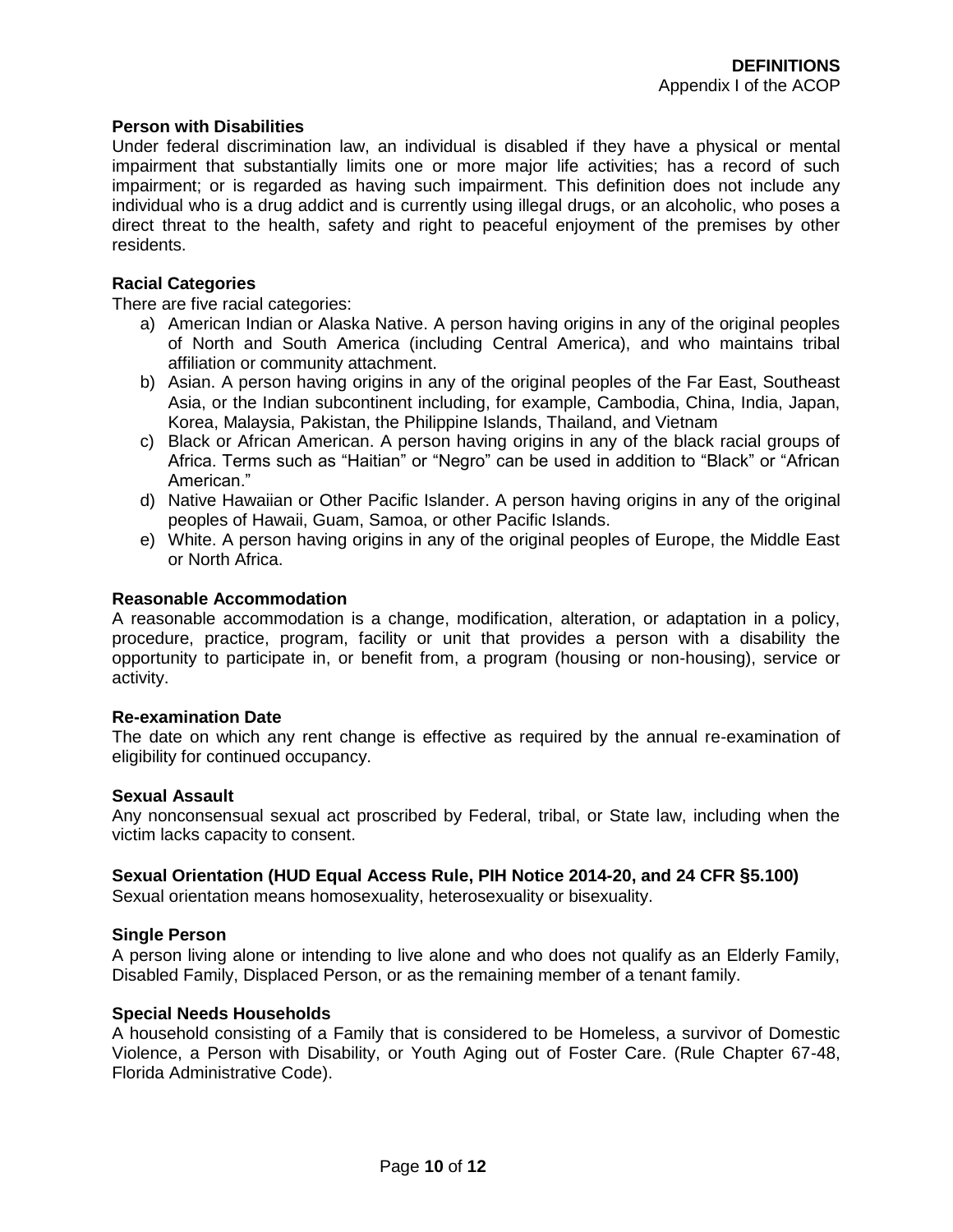## **Stalking (24 CFR §5.2003 and Florida Statutes)**

The federal regulations defines "stalking" as following, pursuing, or repeatedly committing acts with the intent to kill, injure, harass, or intimidate; or to place under surveillance with the intent to kill, injure, harass, or intimidate; and in the course of, or as a result of, such acts, to place a person in reasonable fear of the death of, or serious bodily injury to, or substantial emotional harm to that person, a member of the immediate family of that person, or the spouse or intimate partner of that person.

In the Florida, the law defines "stalking" as the willful malicious and repeated following, harassing, or cyber stalking of another person, and/or the making of a credible threat with the intent to place that person in reasonable fear of death or bodily injury of the person, or the person's child, sibling, spouse, parent, or dependent.

## **Tenant Error**

A tenant error occurs when the tenant, by action or inaction, breaches a lease, regulation, or program requirement because of a misunderstanding of rules. Tenant errors are considered unintentional program violations as compared to fraud (see Fraud definition above).

#### **Tenant Rent**

The amount payable monthly by the Family as rent to the Public Housing Agency. Where all utilities (except telephone) and other essential housing services are supplied by the Agency, Tenant Rent equals the Total Tenant Payment (TTP). Where some or all utilities (except telephone) and other essential housing services are not supplied by the Agency and the cost thereof is not included in the amount paid as rent to the Agency, Tenant Rent equals Total Tenant Payment less the Utility Allowance.

## **Total Tenant Payment**

Total Tenant Payment for any dwelling unit shall be the highest of the following, rounded to the nearest dollar:

- 30% of Monthly Adjusted Income;
- 10% of Monthly Income;
- The monthly portion of a Family's Welfare Assistance from a public agency specifically designated by such agency to meet the Family's housing costs; or
- The PHCD statutory minimum rent which is currently \$50, subject to hardship exemption waiver, if applicable.

## **Unauthorized Occupants/Boarders**

A person who is staying in the dwelling unit, but is not listed on the lease, Article III, or approved by the Landlord to dwell in the unit in excess to 14 days.

## **Uniform Federal Accessibility Standards (UFAS) Unit**

A dwelling unit that is designed, constructed, altered or adapted to comply with Uniform Federal Accessibility Standards (UFAS) and is located in an accessible route.

#### **Units with Accessible Features**

A unit which has been altered in a manner that has some accessible features that assists persons with disabilities (see also UFAS unit), but is not an UFAS unit.

## **Utility Allowance**

If the cost of utilities (except telephone) for an assisted unit is not included in the Tenant Rent but is the responsibility of the family occupying the unit, the Utility Allowance is the amount